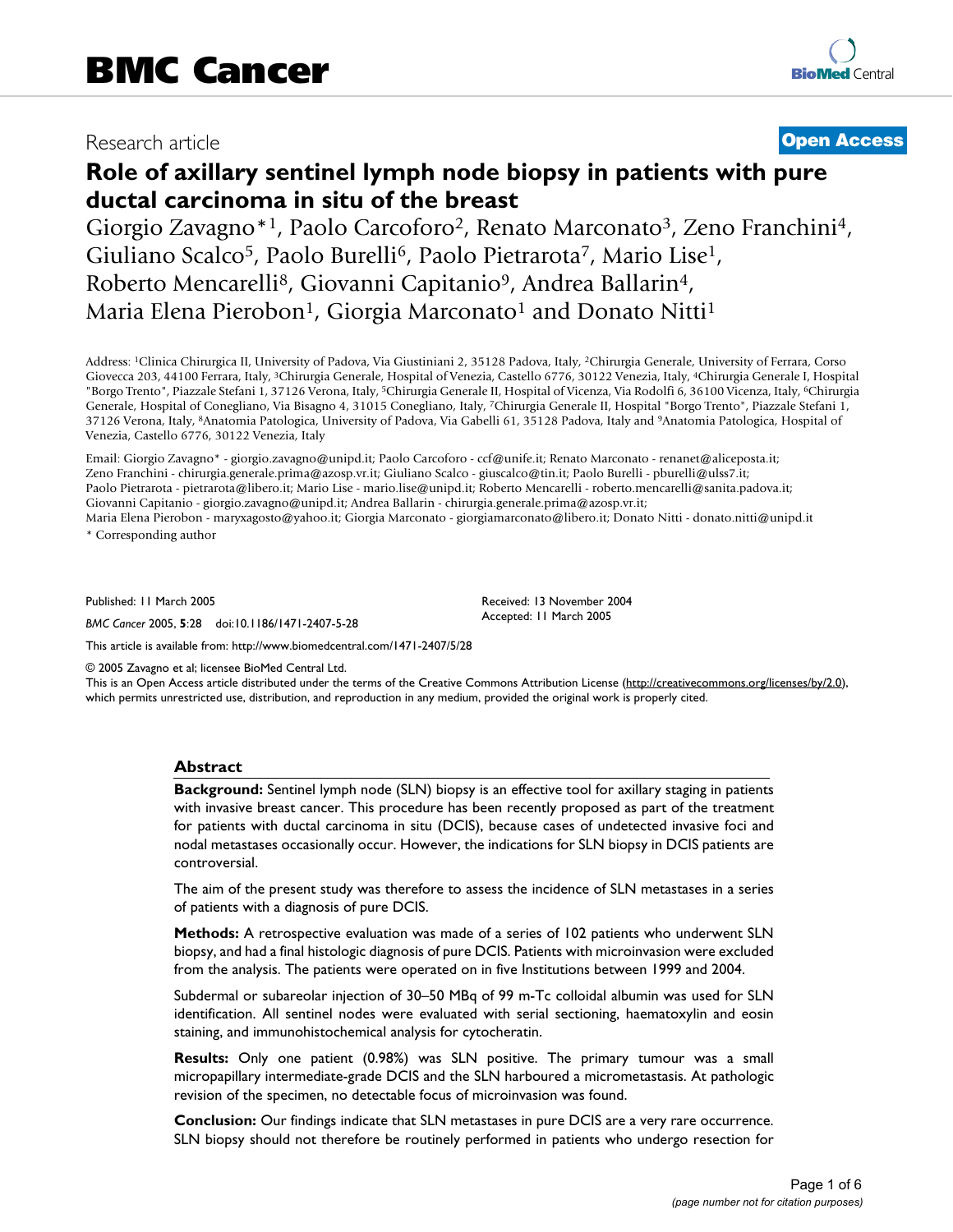DCIS. SLN mapping can be performed, as a second operation, in cases in which an invasive component is identified in the specimen. Only DCIS patients who require a mastectomy should have SLN biopsy performed at the time of breast operation, since in these cases subsequent node mapping is not feasible.

#### **Background**

Ductal carcinoma in situ (DCIS) is defined as the proliferation of malignant epithelial cells in the mammary ductal system, with no evidence of invasion of the basement membrane. By definition, the disease is localized to the breast, with no spread to regional nodes or distant sites.

In the pre-mammography era, DCIS was rarely diagnosed, accounting for only 1 to 2% of all breast cancers. The increasing use of screening mammography in recent years has resulted in a dramatic increase in the diagnosis of DCIS, which now accounts for roughly 20% of all mammographically detected cancers [1].

Axillary treatment in patients with a diagnosis of pure DCIS is controversial. By definition, pure DCIS is not invasive and cannot spread to the regional nodes, so axillary staging should not be indicated in DCIS patients. In practice, however, nodal metastases are found in 1 to 2% of patients with a diagnosis of pure DCIS, and this paradoxical condition usually depends on a focus of invasion being missed by the pathologist because of a sampling bias [2]. Before the introduction of sentinel lymph node (SLN) biopsy, it was widely agreed that axillary lymph node dissection (ALND) should be avoided in patients with DCIS, because of the low yield of positive findings in these cases and the significant morbidity associated with the procedure [3]. The introduction of SLN biopsy as a minimally invasive tool for staging the axilla led to a renewed interest in axillary staging for these patients, for two reasons. First, this procedure is far less invasive than ALND and has minimal morbidity and complications, so the cost/benefit ratio may be positive even if the likelihood of finding metastatic nodes is low. Second, SLN biopsy allows more accurate axillary staging than ALND specimen examination, because SLN can be thoroughly evaluated by serial sectioning and immunohistochemical methods. This has led to the increased detection of nodal micrometastases in patients with invasive breast cancer, and has raised the expectation that the rate of positive nodal findings in patients with DCIS could also be increased. Currently, the indications for SLN biopsy in patients with a diagnosis of pure DCIS are controversial.

The aim of the present study was to determine the prevalence of SLN metastasis in a multi-institutional series of patients with a diagnosis of pure DCIS in order to determine the usefulness of routine SLN biopsy in such cases.

# **Methods**

#### *Patients*

Our series consisted of 102 patients with a final histopathological diagnosis of pure DCIS who underwent SLN biopsy in five Institutions between January 1999 and January 2004. Patients with DCIS with microinvasion were excluded from the study.

All patients underwent SLN biopsy after they had given their written informed consent, and had decided whether they would undergo a completion ALND if SLN were found to be positive.

#### *Lymphoscintigraphy*

On the day before surgery, all the patients received an injection of 30–50 MBq of 99 m-Tc-nanocolloidal albumin (Nanocoll, Nicomed-Italia, Saluggia, Italy) in 0.2 cc of saline.

In patients with palpable tumours, the radiocolloid was injected subdermally into the cutaneous projection of the tumour. In those with non-palpable tumours, the lesion was localized by stereotactic or ultrasonographic placement of a self-retaining wire and the cutaneous projection was marked by an ink spot on the skin, which served as a guide for subdermal radiocolloid injection. Patients with extensive microcalcifications or multifocal tumours were given subareolar radiotracer injection. Finally, patients who underwent delayed SLN biopsy after excision of the primary lesion were given subdermal radiotracer injection in two fractions, at the sides of the surgical scar.

Twenty minutes and 2 hours after injection, scintigraphic images were obtained using a large-field-of-view gamma camera (Orbiter, Siemens, IL, USA) equipped with a parallel hole, low energy and a high resolution collimator.

#### *Surgical procedure*

Primary tumour resection with simultaneous SLN biopsy was performed in patients with a preoperative diagnosis of DCIS made by stereotactically-guided directional vacuum-assisted biopsy and in those with mammographical finding pathognomonic of DCIS, with or without a preoperative cytologic diagnosis of malignancy. A diagnostic excisional biopsy was performed in patients with a doubtful pre-operative diagnosis, and SLN biopsy was performed as a second operation in those with a final histologic diagnosis of DCIS.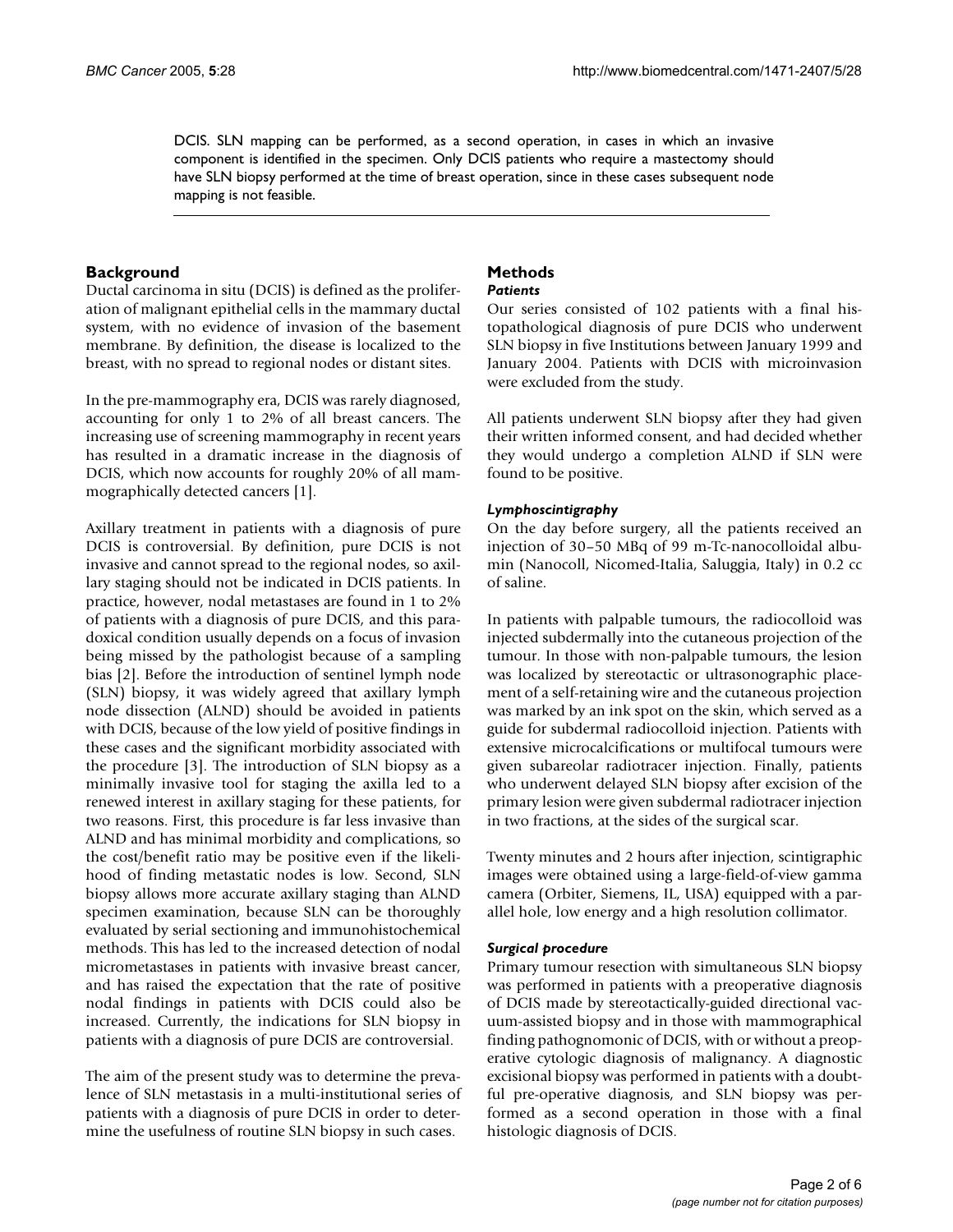As a rule, in patients undergoing conservative surgery for non-palpable lesions, an intraoperative x-ray examination of the resected specimen was performed, in order to confirm that complete tumour excision had been achieved.

SLN biopsy was performed 16 to 24 hours after radiocolloid injection. When conservative surgery was performed, the SLN was excised through the incision used for resecting the primary tumour, if located in the upper outer quadrant, whereas a separate axillary incision was performed if the tumour was located in another breast site. A gamma-ray-detecting probe was used for intraoperative SLN identification. All lymph nodes with a probedetected radioactive count >10% of that of the hottest node were excised.

#### *Histopathology*

The excised breast lesions were sampled with serial cuts and the margins were identified by ink.

The histopathologic diagnosis and classification of DCIS was made according to the Holland grading system [4]. The Van Nuys prognostic index [5] was used only in some of the cases. The search for microinvasive foci was performed in selected cases both with haematoxylin-eosin serial sections and immunostains to smooth muscle actin and CD10 for the detection of myoepithelial cells. In all cases, the tumour size and margin status were specified in the histopathological report. The SLN examination was performed as described elsewhere [6]. Briefly, for frozensection examination, nodes with diameters of  $\leq 0.5$  cm were bisected, while nodes measuring >0.5 cm were sectioned each 2 to 3 mm. For each sample, two frozen sections made at 40 µm intervals were examined. The frozen tissue was then thawed, fixed and embedded to obtain permanent sections.

For definitive histological examination, two consecutive 5 µm thick tissue sections were cut from a paraffin block at two levels, 40 µm apart from each other. The sections were then stained with haematoxylin-eosin and immunostained with monoclonal antibody to cytokeratin.

#### **Results**

The 102 patients with pure DCIS had a median age of 59.4 years (range 37 to 85). The histologic characteristics of the tumours are reported in Table 1.

Of the 102 patients, 20 (19.6%) had palpable, and 82 (80.4%) non-palpable breast tumours.

Seventy-four patients (72.5%) were treated with conservative surgery (quadrantectomy or lumpectomy) and 28 (27.5%) with mastectomy.

|                                         |                | <b>PATIENTS</b> |  |
|-----------------------------------------|----------------|-----------------|--|
|                                         | N              | %               |  |
| <b>HISTOLOGIC SUBTYPE</b>               |                |                 |  |
| Comedo                                  | 42             | 41.2            |  |
| Cribriform                              | 16             | 15.7            |  |
| Solid                                   | 17             | 16.7            |  |
| Papillary                               | 7              | 6.9             |  |
| Micropapillary                          | 6              | 5.9             |  |
| Comedo and solid                        | 5              | 4.9             |  |
| Others                                  | 9              | 8.8             |  |
| <b>TUMOUR SIZE</b>                      |                |                 |  |
| $0-5$ mm                                | 4              | 13.7            |  |
| $5-10$ mm                               | 40             | 39.2            |  |
| $10 - 15$ mm                            | 19             | 18.6            |  |
| $15-20$ mm                              | 4              | 13.7            |  |
| $20 - 30$ mm                            | 10             | 9.8             |  |
| $>30$ mm                                | $\overline{2}$ | 2.0             |  |
| Unknown                                 | 3              | 2.9             |  |
| <b>TUMOUR GRADE</b>                     |                |                 |  |
| GI                                      | 21             | 20.6            |  |
| G <sub>2</sub>                          | 37             | 36.3            |  |
| G <sub>3</sub>                          | 44             | 43.1            |  |
| <b>TYPE OF SURGERY</b>                  |                |                 |  |
|                                         | 74             | 72.5            |  |
|                                         | 28             | 27.5            |  |
| Lumpectomy/quadrantectomy<br>Mastectomy |                |                 |  |

Ninety-one patients underwent primary tumour resection with simultaneous SLN biopsy: 16 on the basis of a preoperative histologic diagnosis of DCIS obtained by a vacuum-assisted large core biopsy, 63 with a preoperative cytology suggestive of malignancy and 12 only on the basis of the mammographical findings alone.

Patients with a doubtful preoperative diagnosis underwent excisional biopsy of the breast lesion, and the 11 patients with pure DCIS at definitive histology, underwent SLN biopsy and, if required, definitive treatment of the primary tumour as a second operation.

A total of 147 SLNs were identified and excised from the 102 patients: a single SLN was found in 61 cases (59.8%), two SLNs in 37 (36.3%), and three SLNs in 4 (3.9%).

A positive SLN was found in one (0.98%) patient, who had one micrometastases (0.6 mm) detected by haematoxylin-eosin staining. The pathologic review of the surgical specimen confirmed that the tumour had been completely excised, and no microinfiltration was detected. In this SLN positive case, the primary tumour was a micropapillary DCIS, G2, with a diameter of 16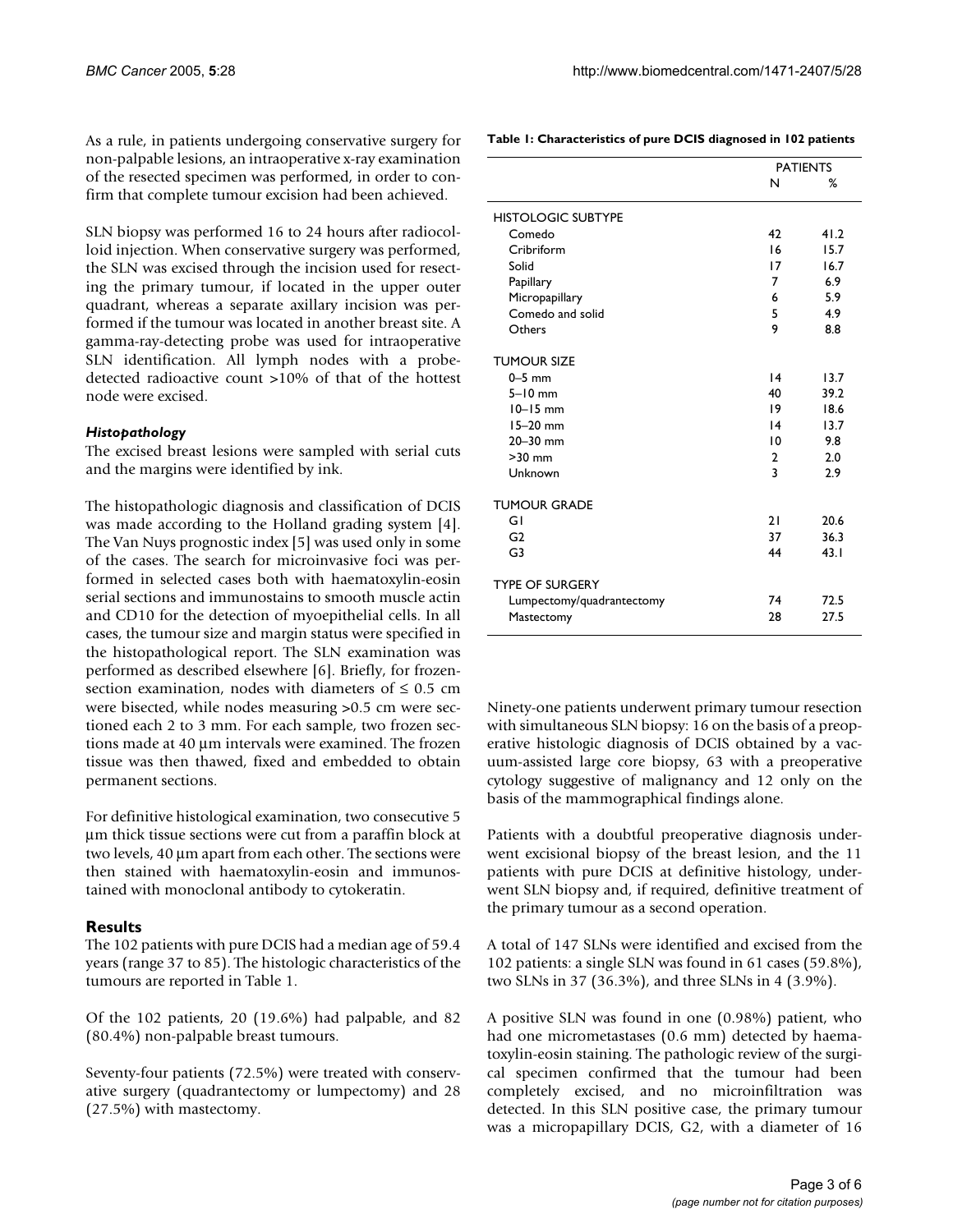mm. The patient did not undergone previous microbiopsy or FNAC, and SLN biopsy was performed at the time of the primary tumour excision. Completion ALND was not performed.

### **Discussion**

Indications for routine SLN biopsy in patients with a diagnosis of pure DCIS are still controversial. The first study proposing SLN biopsy for DCIS patients came from the H. Lee Moffitt Cancer Center in the year 2000 [7]: in a study of 87 DCIS patients, 5 (5.7%) presented SLN metastases, and the authors concluded that SLN biopsy should be routinely used in DCIS patients in order to identify and correctly stage patients with undetected invasive disease. In a later report on 195 DCIS patients from the same Institution, 26 (13%) patients were SLN positive and this finding strengthened the recommendation that SLN biopsy should become a routine part of surgical treatment for all DCIS patients [8].

The Memorial Sloan-Kettering Cancer Center group reviewed patients with "high risk" DCIS and found that 9/ 76 (12%) patients had SLNs positive for metastases. The authors suggested that SLN biopsy should be performed in all DCIS patients with one or more of the following characteristics: palpable or mammographic mass, suspicion of microinvasion, multicentric disease, high nuclear grade or necrosis [9].

On the other hand, in subsequent studies negligible rates of nodal involvement were found in patients with pure DCIS: Kelly et al. [10] found nodal metastases in only 3/ 134 (2.2%) patients, Intra et al. reported SLN metastases in 7/223 (3.1%) patients [11], Farkas et al. found no cases of SLN metastasis among 44 patients [12]. All these investigators concluded that SLN biopsy should not be routinely performed in patients with DCIS, with the exception of those undergoing mastectomy, because this operation precludes the possibility of performing a subsequent SLN biopsy if invasive foci are found at histology of the mastectomy specimen. Our results are consistent with the latter series of reports, since we found only one case of SLN micrometastasis among 102 patients with a diagnosis of pure DCIS (0.98%).

The variability in the reported rates of nodal metastases probably reflects differences in the accuracy of pathological evaluation of the primary breast tumour: extensive sampling and a thorough histological examination of the DCIS are of crucial importance in ruling out microinvasive foci. Microinvasive DCIS is a different pathological entity, with a well-defined metastatic potential, and should be excluded from studies evaluating the role of axillary staging in non-invasive cancer.

Our results support the view that the presence of axillary nodal metastases in patients with a final histopathological diagnosis of pure DCIS is a very unusual phenomenon, if the primary breast tumour has been completely excised and thoroughly examined by the pathologist. We, therefore, believe that routine SLN biopsy in all DCIS patients represents an over-treatment and should be avoided.

Enthusiasm for SLN biopsy in DCIS patients is partly due to the low morbidity of the procedure. However, complications such as lymphedema, seroma, infection and sensory neuropathy have been reported after SLN biopsy [13- 15]. Moreover, performing SLN biopsy in patients with a small DCIS treated with a conservative operation precludes the possibility of using this procedure in patients with a subsequent homolateral invasive tumour, which is not infrequent in this setting [1].

Finally, the policy of performing primary tumour excision with simultaneous SLN biopsy in all patients with a preoperative diagnosis of DCIS may incur a risk of performing axillary biopsy in patients with benign breast lesions, since intraoperative frozen section histology is usually unreliable in patients with small areas of microcalcifications.

We therefore believe that this procedure should be used cautiously, being reserved for cases in which a real advantage can be expected.

Another factor that has prompted interest in SLN biopsy for DCIS patients is the widespread use of image-guided core needle biopsy for the diagnosis of mammographically-detected abnormalities, a diagnostic technique that often fails to identify invasive foci: 14 to 29% of patients with a preoperative core needle biopsy of DCIS are found to have invasive cancer at surgical excision [16,17], and require a second operation for axillary staging. With vacuum-assisted large core biopsy the under-diagnosis rate is lower, but it is still not negligible. Supporters of routine SLN biopsy claim that this procedure is not reliable after primary tumour excision. They therefore believe that all patients with a preoperative diagnosis of DCIS who undergo definitive surgery and are upstaged because the pathologist finds foci of invasion on the specimen, must undergo an ALND if a SLN biopsy was not performed at the time of the first operation [18]. We disagree with this view, because it has been clearly demonstrated that SLN biopsy can be safely performed as a second procedure after primary tumour excision [19,20]. The only exceptions to this are patients who undergo mastectomy and those who require a wide quadrantectomy of the upper outer quadrant, which can disrupt lymphatic pathways toward the axilla. We therefore believe that only patients with a preoperative diagnosis of DCIS who need mastec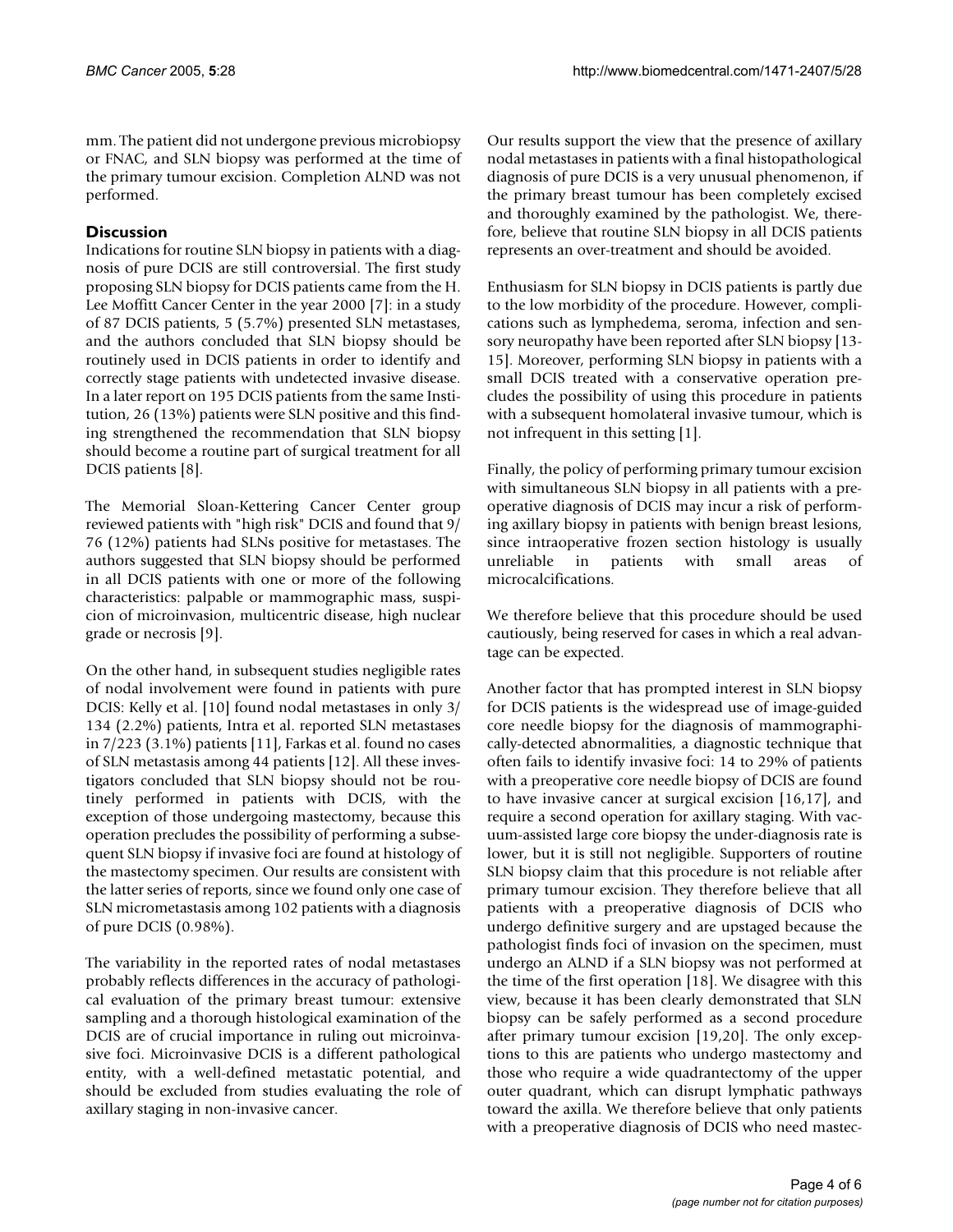tomy or wide excision close to the axilla should undergo a concomitant SLN biopsy. In all other cases, only the primary tumour excision should be performed and SLN biopsy should be reserved, as a second procedure, for patients found to have infiltration at the histologic examination of the primary tumour.

It has been claimed that some features of DCIS (large dimensions, high grade, comedo-type, mass forming lesions) are associated with a higher risk of invasive disease and nodal metastases. Therefore, some authors suggest that SLN biopsy should be reserved for all patients with these "high- risk" DCIS [9,21,22]. However, several investigators fail to correlate any histopathologic parameter with lymph node metastases [8,10,11].

The majority of patients in our series presented with low risk DCIS: most of the tumours were small (<1 cm) and only 20/102 patients had a palpable breast mass. Therefore, we cannot rule out that a higher incidence of microinvasion and nodal metastases might be found in a patient population with more aggressive forms of DCIS. However, in our series, the one DCIS patient with SLN metastasis had a small micropapillary, G2, non-palpable tumour.

In our opinion, clinical judgement should be used in patients with large solid tumours or diffuse comedo-type DCIS, bearing in mind that most of these patients require a mastectomy and are therefore candidates for SLN biopsy.

#### **Conclusion**

Our results confirm that the finding of SLN metastasis in pure breast DCIS is a very rare occurence, if the primary tumour has been completely excised and microinvasion has been ruled out by a thorough histologic examination. Therefore, our current policy is to avoid routine SLN biopsy at the time of primary tumour resection in the presence of a preoperative diagnosis of DCIS. We reserve this procedure, as a second operation, for cases in which an invasive component is identified at the histologic examination of the surgical specimen. Only patients with a diagnosis of DCIS requiring a mastectomy or a wide resection close to the axilla should undergo concomitant SLN biopsy.

However, particularly if a large high-grade tumour is found, patients should be informed of the risk that invasive disease may be found, and that a second procedure for SLN biopsy may be required. In these cases, the patient can decide whether to undergo a potentially unnecessary SLN biopsy at the time of the first operation or whether to run the risk of requiring a second operation.

#### **Competing interests**

The author(s) declare that they have no competing interests

#### **Authors' contributions**

GZ planned the study and drafted the manuscript

PC, RM, ZF, GS, PB, PP, AB contributed with their own cases to the final multi-institutional series

RM and GC reviewed the pathologic specimens of selected cases and drafted the histopatology section of the manuscript

MEP and GM were in charge of data collection

ML and DN co-ordinated the study

#### **Acknowledgements**

The present investigation was financially supported by the Fondazione della Cassa di Risparmio di Padova e Rovigo

#### **References**

- 1. Sakofaras GH, Farley DR: **[Optimal management of ductal carci](http://www.ncbi.nlm.nih.gov/entrez/query.fcgi?cmd=Retrieve&db=PubMed&dopt=Abstract&list_uids=14998563)[noma in situ of the breast.](http://www.ncbi.nlm.nih.gov/entrez/query.fcgi?cmd=Retrieve&db=PubMed&dopt=Abstract&list_uids=14998563)** *Surg Oncol* 2003, **12:**221-240.
- 2. Silverstein MJ, Gierson ED, Colburn WJ, Rosser RJ, Weisman JR, Gamagami P: **Axillary lymphadenectomy for intraductal carcinoma of the breast.** *Surg Gynaecol Obst* 1991, **172:**211-214.
- 3. Silverstein MJ, Skinner KA, Lomis TJ: **[Predicting axillary nodal](http://www.ncbi.nlm.nih.gov/entrez/query.fcgi?cmd=Retrieve&db=PubMed&dopt=Abstract&list_uids=11376414) [positivity in 2282 patients with breast carcinoma.](http://www.ncbi.nlm.nih.gov/entrez/query.fcgi?cmd=Retrieve&db=PubMed&dopt=Abstract&list_uids=11376414)** *World J Surg* 2001, **25:**767-772.
- 4. Holland R, Peterse JL, Millis RR, Eusebi V, Faverly D, van de Vijver MJ, Zafrani B: **Ductal carcinoma in situ: proposal for a new classification.** *Semin Dagn Pathol* 1994, **11:**167-180.
- Silverstein MJ, Lagios MD, Craig PH, Waisman JR, Lewinsky Bs, Colburn WJ, Poller DN: **[A prognostic index for ductal carcinoma](http://www.ncbi.nlm.nih.gov/entrez/query.fcgi?cmd=Retrieve&db=PubMed&dopt=Abstract&list_uids=8635094) [in situ of the breast.](http://www.ncbi.nlm.nih.gov/entrez/query.fcgi?cmd=Retrieve&db=PubMed&dopt=Abstract&list_uids=8635094)** *Cancer* 1996, **77(11):**2267-74.
- 6. Zavagno G, Busolin R, Bozza F, Ramuscello S, Griggio L, Montesco MC, Valsecchi M, Capitanio G, Casara D, Dalla Pozza S, Bonazza A, Rossi CR, Meggiolaro F, Lise M: **[Sentinel node biopsy in breast](http://www.ncbi.nlm.nih.gov/entrez/query.fcgi?cmd=Retrieve&db=PubMed&dopt=Abstract&list_uids=14731837) [cancer.](http://www.ncbi.nlm.nih.gov/entrez/query.fcgi?cmd=Retrieve&db=PubMed&dopt=Abstract&list_uids=14731837)** *Breast* 2000, **9:**139-143.
- 7. Pendas S, Dauway E, Giuliano R, Ku NN, Cox CE, Reintgen DS: **[Sen](http://www.ncbi.nlm.nih.gov/entrez/query.fcgi?cmd=Retrieve&db=PubMed&dopt=Abstract&list_uids=10674443)[tinel node biopsy in ductal carcinoma in situ patients.](http://www.ncbi.nlm.nih.gov/entrez/query.fcgi?cmd=Retrieve&db=PubMed&dopt=Abstract&list_uids=10674443)** *Ann Surg Oncol* 2000, **7:**15-20.
- 8. Cox CE, Nguyen K, Gray RJ, Salud C, Ku NN, Dupont E, Hutson L, Peltz E, Whitehead G, Reintgen D, Cantor A: **[Importance of lym](http://www.ncbi.nlm.nih.gov/entrez/query.fcgi?cmd=Retrieve&db=PubMed&dopt=Abstract&list_uids=11409797)[phatic mapping in ductal carcinoma in situ \(DCIS\): why map](http://www.ncbi.nlm.nih.gov/entrez/query.fcgi?cmd=Retrieve&db=PubMed&dopt=Abstract&list_uids=11409797) [DCIS?](http://www.ncbi.nlm.nih.gov/entrez/query.fcgi?cmd=Retrieve&db=PubMed&dopt=Abstract&list_uids=11409797)** *Am Surg* 2001, **67:**513-519.
- 9. Klauber-De More N, Tan LK, Liberman L, Kaptain S, Fey J, Borgen P, Heerdt A, Montgomery L, Paglia M, Petrek JA, Cody HS III, Van Zee KJ: **[Sentinel lymph node biopsy: is it indicated in patients with](http://www.ncbi.nlm.nih.gov/entrez/query.fcgi?cmd=Retrieve&db=PubMed&dopt=Abstract&list_uids=11034239) [high-risk ductal carcinoma-in-situ and ductal carcinoma-in](http://www.ncbi.nlm.nih.gov/entrez/query.fcgi?cmd=Retrieve&db=PubMed&dopt=Abstract&list_uids=11034239)[situ with microinvasion?](http://www.ncbi.nlm.nih.gov/entrez/query.fcgi?cmd=Retrieve&db=PubMed&dopt=Abstract&list_uids=11034239)** *Ann Surg Oncol* 2000, **7:**636-642.
- 10. Kelly TA, Kim JA, Patrik R, Grundfest S, Crowe JP: **[Axillary lymph](http://www.ncbi.nlm.nih.gov/entrez/query.fcgi?cmd=Retrieve&db=PubMed&dopt=Abstract&list_uids=14553852) [node metastases in patients with a final diagnosis of ductal](http://www.ncbi.nlm.nih.gov/entrez/query.fcgi?cmd=Retrieve&db=PubMed&dopt=Abstract&list_uids=14553852) [carcinoma in situ.](http://www.ncbi.nlm.nih.gov/entrez/query.fcgi?cmd=Retrieve&db=PubMed&dopt=Abstract&list_uids=14553852)** *Am J Surg* 2003, **186:**368-370.
- 11. Intra M, Veronesi P, Mazzarol G, Galimberti V, Luini A, Sacchini V, Trifirò G, Gentilini O, Pruneri G, Naninato P, Torres F, Paganelli G, Viale G, Veronesi U: **[Axillary sentinel lymph node biopsy in patients](http://www.ncbi.nlm.nih.gov/entrez/query.fcgi?cmd=Retrieve&db=PubMed&dopt=Abstract&list_uids=12611580) [with pure ductal carcinoma in situ of the breast.](http://www.ncbi.nlm.nih.gov/entrez/query.fcgi?cmd=Retrieve&db=PubMed&dopt=Abstract&list_uids=12611580)** *Arch Surg* 2003, **138:**309-313.
- 12. Farkas EA, Stolier AJ, Teng SC, Bolton JS, Fuhrman GM: **[An argu](http://www.ncbi.nlm.nih.gov/entrez/query.fcgi?cmd=Retrieve&db=PubMed&dopt=Abstract&list_uids=14964539)[ment against routine sentinel node mapping for DCIS.](http://www.ncbi.nlm.nih.gov/entrez/query.fcgi?cmd=Retrieve&db=PubMed&dopt=Abstract&list_uids=14964539)** *Am Surg* 2004, **70:**13-18.
- 13. Schrenk P, Rieger R, Shamiyeh A, Wayand W: **[Morbidity following](http://www.ncbi.nlm.nih.gov/entrez/query.fcgi?cmd=Retrieve&db=PubMed&dopt=Abstract&list_uids=10649254) [sentinel lymph node biopsy versus axillary lymph node dis](http://www.ncbi.nlm.nih.gov/entrez/query.fcgi?cmd=Retrieve&db=PubMed&dopt=Abstract&list_uids=10649254)[section for patients with breast carcinoma.](http://www.ncbi.nlm.nih.gov/entrez/query.fcgi?cmd=Retrieve&db=PubMed&dopt=Abstract&list_uids=10649254)** *Cancer* 2000, **88:**608-614.